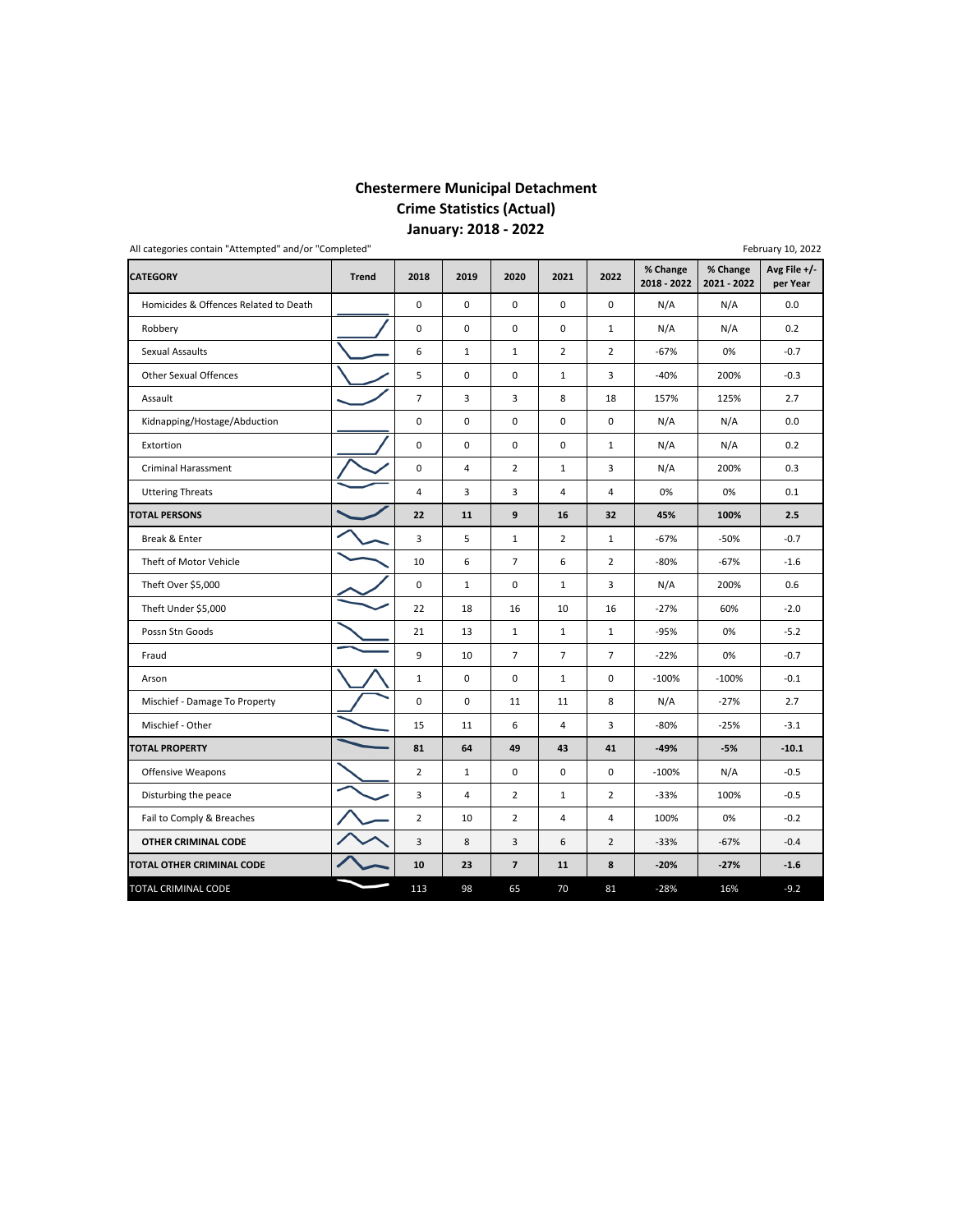# **Chestermere Municipal Detachment Crime Statistics (Actual) January: 2018 ‐ 2022**

|                                        | All categories contain "Attempted" and/or "Completed"<br>February 10, 2022 |                |                         |                         |                |                |                         |                         |                            |  |  |  |  |  |
|----------------------------------------|----------------------------------------------------------------------------|----------------|-------------------------|-------------------------|----------------|----------------|-------------------------|-------------------------|----------------------------|--|--|--|--|--|
| <b>CATEGORY</b>                        | <b>Trend</b>                                                               | 2018           | 2019                    | 2020                    | 2021           | 2022           | % Change<br>2018 - 2022 | % Change<br>2021 - 2022 | Avg File $+/-$<br>per Year |  |  |  |  |  |
| Drug Enforcement - Production          |                                                                            | $\mathbf 0$    | 0                       | $\mathbf 0$             | $\pmb{0}$      | $\mathbf 0$    | N/A                     | N/A                     | 0.0                        |  |  |  |  |  |
| Drug Enforcement - Possession          |                                                                            | 3              | 0                       | 0                       | $\mathbf 0$    | 0              | $-100%$                 | N/A                     | $-0.6$                     |  |  |  |  |  |
| Drug Enforcement - Trafficking         |                                                                            | 0              | $1\,$                   | $\mathbf{1}$            | 0              | $\mathbf{1}$   | N/A                     | N/A                     | 0.1                        |  |  |  |  |  |
| Drug Enforcement - Other               |                                                                            | 0              | 0                       | $\mathbf 0$             | 0              | 0              | N/A                     | N/A                     | 0.0                        |  |  |  |  |  |
| <b>Total Drugs</b>                     |                                                                            | 3              | $\mathbf 1$             | $\mathbf{1}$            | 0              | $\mathbf{1}$   | $-67%$                  | N/A                     | $-0.5$                     |  |  |  |  |  |
| Cannabis Enforcement                   |                                                                            | 0              | 0                       | $\mathbf 0$             | 0              | $\mathbf 0$    | N/A                     | N/A                     | 0.0                        |  |  |  |  |  |
| Federal - General                      |                                                                            | $\mathbf 1$    | $1\,$                   | $\mathbf 1$             | $\mathbf 1$    | 0              | $-100%$                 | $-100%$                 | $-0.2$                     |  |  |  |  |  |
| TOTAL FEDERAL                          |                                                                            | 4              | $\overline{\mathbf{c}}$ | $\overline{2}$          | $\mathbf{1}$   | $\mathbf{1}$   | $-75%$                  | 0%                      | $-0.7$                     |  |  |  |  |  |
| Liquor Act                             |                                                                            | 3              | 3                       | 12                      | 4              | $\mathbf{1}$   | $-67%$                  | $-75%$                  | $-0.3$                     |  |  |  |  |  |
| Cannabis Act                           |                                                                            | 0              | $\mathbf{1}$            | 3                       | $\overline{2}$ | $\mathbf{1}$   | N/A                     | -50%                    | 0.3                        |  |  |  |  |  |
| Mental Health Act                      |                                                                            | 5              | 13                      | 11                      | 5              | 9              | 80%                     | 80%                     | 0.0                        |  |  |  |  |  |
| <b>Other Provincial Stats</b>          |                                                                            | 9              | 13                      | 10                      | 22             | 10             | 11%                     | $-55%$                  | 1.1                        |  |  |  |  |  |
| <b>Total Provincial Stats</b>          |                                                                            | 17             | 30                      | 36                      | 33             | 21             | 24%                     | $-36%$                  | $1.1$                      |  |  |  |  |  |
| Municipal By-laws Traffic              |                                                                            | $\overline{2}$ | 8                       | 8                       | $\mathbf{1}$   | $\mathbf 0$    | $-100%$                 | $-100%$                 | $-1.1$                     |  |  |  |  |  |
| Municipal By-laws                      |                                                                            | 25             | 15                      | 27                      | 16             | 15             | $-40%$                  | $-6%$                   | $-1.9$                     |  |  |  |  |  |
| <b>Total Municipal</b>                 |                                                                            | 27             | 23                      | 35                      | 17             | 15             | $-44%$                  | $-12%$                  | $-3.0$                     |  |  |  |  |  |
| Fatals                                 |                                                                            | 0              | 0                       | $\pmb{0}$               | 0              | 0              | N/A                     | N/A                     | 0.0                        |  |  |  |  |  |
| Injury MVC                             |                                                                            | 3              | $\mathbf{1}$            | $\overline{4}$          | $\overline{2}$ | $\overline{2}$ | $-33%$                  | 0%                      | $-0.1$                     |  |  |  |  |  |
| Property Damage MVC (Reportable)       |                                                                            | 21             | 26                      | 18                      | 10             | 14             | $-33%$                  | 40%                     | $-3.0$                     |  |  |  |  |  |
| Property Damage MVC (Non Reportable)   |                                                                            | 3              | $\overline{2}$          | $\overline{4}$          | 3              | $\mathbf{1}$   | $-67%$                  | $-67%$                  | $-0.3$                     |  |  |  |  |  |
| <b>TOTAL MVC</b>                       |                                                                            | 27             | 29                      | 26                      | 15             | 17             | $-37%$                  | 13%                     | $-3.4$                     |  |  |  |  |  |
| Roadside Suspension - Alcohol (Prov)   |                                                                            | N/A            | N/A                     | N/A                     | N/A            | N/A            | N/A                     | N/A                     | N/A                        |  |  |  |  |  |
| Roadside Suspension - Drugs (Prov)     |                                                                            | N/A            | N/A                     | N/A                     | N/A            | N/A            | N/A                     | N/A                     | N/A                        |  |  |  |  |  |
| <b>Total Provincial Traffic</b>        |                                                                            | 399            | 604                     | 701                     | 531            | 231            | $-42%$                  | $-56%$                  | $-40.9$                    |  |  |  |  |  |
| <b>Other Traffic</b>                   |                                                                            | $\mathbf{2}$   | $\mathbf{2}$            | 6                       | $\mathbf{1}$   | 0              | $-100%$                 | $-100%$                 | $-0.5$                     |  |  |  |  |  |
| <b>Criminal Code Traffic</b>           |                                                                            | 12             | 8                       | $\overline{\mathbf{z}}$ | 11             | 3              | $-75%$                  | $-73%$                  | $-1.5$                     |  |  |  |  |  |
| <b>Common Police Activities</b>        |                                                                            |                |                         |                         |                |                |                         |                         |                            |  |  |  |  |  |
| <b>False Alarms</b>                    |                                                                            | $\mathbf{z}$   | 10                      | $\prime$                | з              | 11             | $-59%$                  | <b>267%</b>             | $-3.9$                     |  |  |  |  |  |
| False/Abandoned 911 Call and 911 Act   |                                                                            | $\mathbf{1}$   | 0                       | $\mathbf{1}$            | 4              | 1              | 0%                      | -75%                    | 0.4                        |  |  |  |  |  |
| Suspicious Person/Vehicle/Property     |                                                                            | 16             | ${\bf 14}$              | 18                      | 8              | 8              | $-50%$                  | 0%                      | $-2.2$                     |  |  |  |  |  |
| Persons Reported Missing               |                                                                            | 3              | 5                       | $\mathbf{2}$            | $\mathbf{1}$   | $\mathbf{2}$   | $-33%$                  | 100%                    | -0.6                       |  |  |  |  |  |
| Search Warrants                        |                                                                            | $\mathbf 0$    | $\mathbf{1}$            | 0                       | 0              | $\mathbf{2}$   | N/A                     | N/A                     | 0.3                        |  |  |  |  |  |
| Spousal Abuse - Survey Code (Reported) |                                                                            | 10             | 24                      | 11                      | 20             | 18             | 80%                     | $-10%$                  | $1.2$                      |  |  |  |  |  |
| Form 10 (MHA) (Reported)               |                                                                            | 0              | $\mathbf 0$             | $\mathbf{2}$            | $\overline{2}$ | 3              | N/A                     | 50%                     | 0.8                        |  |  |  |  |  |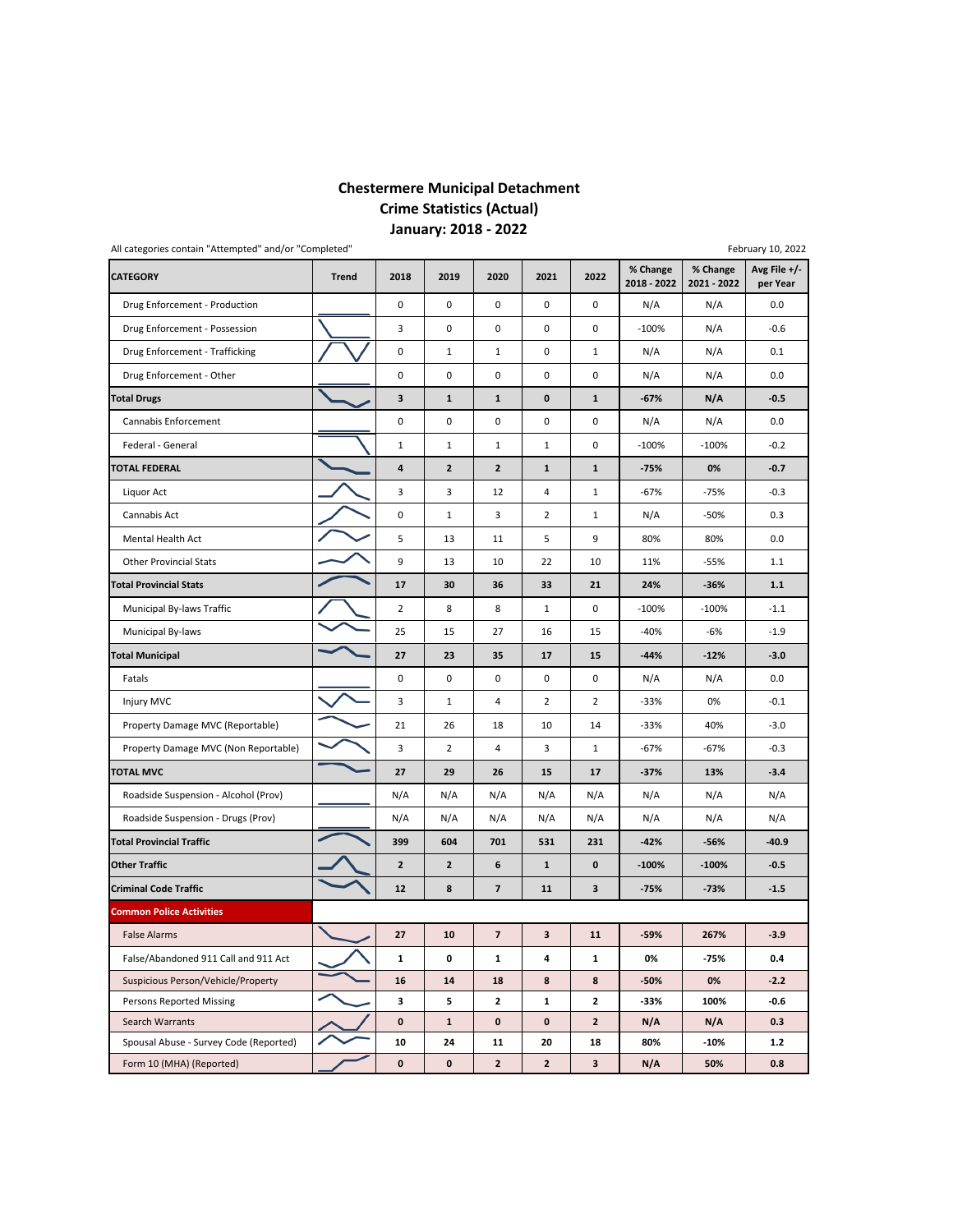# **Chestermere Municipal Detachment Crime Statistics (Actual) January: 2018 ‐ 2022**

| All categories contain "Attempted" and/or "Completed"            |              |                |                |                |                |                | February 10, 2022  |
|------------------------------------------------------------------|--------------|----------------|----------------|----------------|----------------|----------------|--------------------|
| Category                                                         | <b>Trend</b> | 2018           | 2019           | 2020           | 2021           | 2022           | <b>FLAG</b>        |
| <b>Theft Motor Vehicle (Total)</b>                               |              | 10             | 6              | $\overline{7}$ | 6              | $\overline{2}$ | <b>Within Norm</b> |
| Auto                                                             |              | 5              | 0              | $\overline{2}$ | $\mathbf 1$    | $1\,$          | Within Norm        |
| Truck                                                            |              | $\overline{2}$ | 3              | 4              | $\mathbf{1}$   | 0              | Within Norm        |
| SUV                                                              |              | $\overline{2}$ | $\mathbf{1}$   | $\mathbf 1$    | $\mathbf{1}$   | $\mathbf{1}$   | Within Norm        |
| Van                                                              |              | $\pmb{0}$      | 0              | $\pmb{0}$      | $\overline{2}$ | 0              | Within Norm        |
| Motorcycle                                                       |              | $\mathbf 0$    | 0              | 0              | 0              | 0              | Within Norm        |
| Other                                                            |              | $\pmb{0}$      | $\mathbf 1$    | 0              | 0              | 0              | Within Norm        |
| Take Auto without Consent                                        |              | $\mathbf{1}$   | $\mathbf{1}$   | 0              | $\mathbf{1}$   | 0              | Within Norm        |
| Break and Enter (Total)*                                         |              | 3              | 5              | $\mathbf 1$    | 2              | $\mathbf 1$    | <b>Within Norm</b> |
| <b>Business</b>                                                  |              | $\mathsf 0$    | $\overline{2}$ | 0              | 0              | 0              | Within Norm        |
| Residence                                                        |              | 3              | $\overline{2}$ | $\mathbf 1$    | $\mathbf 1$    | 0              | Within Norm        |
| Cottage or Seasonal Residence                                    |              | $\pmb{0}$      | 0              | 0              | 0              | 0              | Within Norm        |
| Other                                                            |              | $\mathsf 0$    | $\mathbf{1}$   | 0              | 0              | 1              | <b>Issue</b>       |
| Theft Over & Under \$5,000 (Total)                               |              | 22             | 19             | 16             | 11             | 19             | <b>Within Norm</b> |
| Theft from a motor vehicle                                       |              | 13             | 8              | 12             | 3              | 13             | Within Norm        |
| Shoplifting                                                      |              | 0              | 3              | 0              | 0              | 0              | Within Norm        |
| Mail Theft (includes all Mail offences)                          |              | $\mathbf 1$    | 0              | 0              | $\overline{2}$ | 0              | Within Norm        |
| Theft of bicycle                                                 |              | 0              | 0              | 0              | 0              | 0              | Within Norm        |
| Other Theft                                                      |              | 8              | 8              | 4              | 6              | 6              | Within Norm        |
|                                                                  |              |                |                |                |                |                |                    |
| Mischief To Property                                             |              | 15             | 11             | 17             | 15             | 11             | Within Norm        |
| Suspicious Person/ Vehicle/ Property                             |              | 16             | 14             | 18             | 8              | 8              | Within Norm        |
| Fail to Comply/Breach                                            |              | $\overline{2}$ | 10             | $\overline{2}$ | 4              | 4              | Within Norm        |
| <b>Wellbeing Check</b>                                           |              | $\overline{2}$ | 7              | $\sqrt{4}$     | 5              | 6              | Within Norm        |
| Mental Health Act                                                |              | 5              | 13             | 11             | 5              | 9              | Within Norm        |
| <b>False Alarms</b>                                              |              | 27             | 10             | $\overline{7}$ | 3              | 11             | Within Norm        |
|                                                                  |              |                |                |                |                |                |                    |
| <b>Traffic</b>                                                   | <b>Trend</b> | 2018           | 2019           | 2020           | 2021           | 2022           | <b>FLAG</b>        |
| Poadcide Sucnancions<br>No grounds to charge*<br>alcohol rolatod |              | $\Omega$       | $\Omega$       | $\Omega$       | $\Omega$       | $\Omega$       | Within Norm        |

| <b>Traffic</b>                                                 | <b>Trend</b> | 2018 | 2019 | 2020           | 2021 | 2022           | <b>FLAG</b>        |
|----------------------------------------------------------------|--------------|------|------|----------------|------|----------------|--------------------|
| Roadside Suspensions - alcohol related - No grounds to charge* |              | 0    | 0    | 0              | 0    | 0              | <b>Within Norm</b> |
| Occupant Restraint/Seatbelt Violations*                        |              | 3    | 11   | 15             | 31   | 8              | Within Norm        |
| Speeding Violations*                                           |              | 220  | 308  | 346            | 204  | 56             | <b>Within Norm</b> |
| Intersection Related Violations*                               |              | 13   | 43   | 13             | 35   | 49             | <b>Issue</b>       |
| Other Non-Moving Violation*                                    |              | 109  | 160  | 211            | 137  | 80             | <b>Within Norm</b> |
| Pursuits**                                                     |              |      |      | $\overline{2}$ | 3    | $\overline{2}$ | <b>Within Norm</b> |
| Other CC Traffic**                                             |              | 0    | 0    |                |      | 0              | Within Norm        |
| *"Actual" **"Reported"                                         |              |      |      |                |      |                |                    |

Categories flagged with "Issue" only indicate that the current number of offences are higher the statistical norm based on previous years.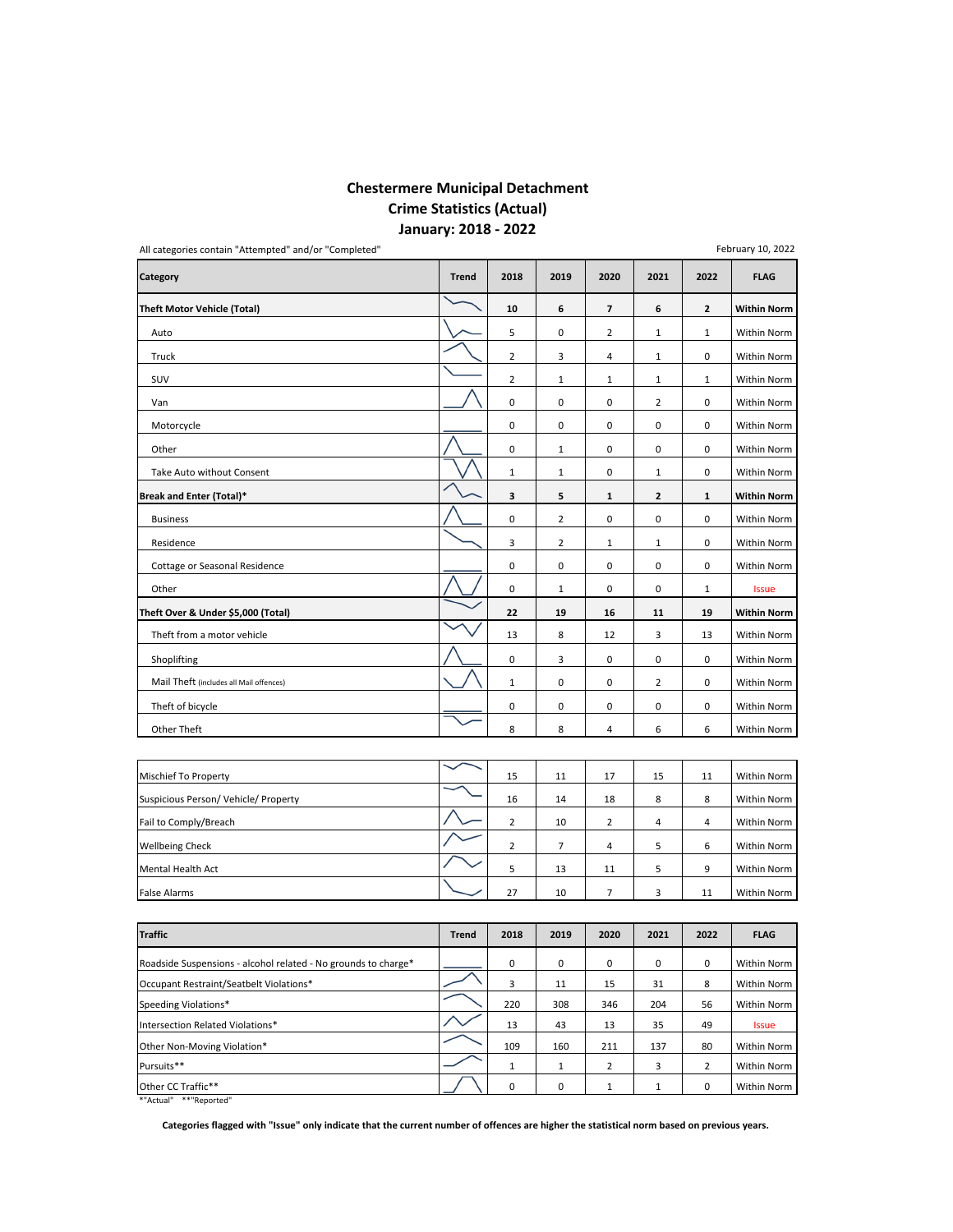|                            | All categories contain Attempted and/or completed<br><b>I CUI UAI Y 10, ZUZZ</b> |              |             |              |                     |              |             |            |     |            |            |                |  |  |
|----------------------------|----------------------------------------------------------------------------------|--------------|-------------|--------------|---------------------|--------------|-------------|------------|-----|------------|------------|----------------|--|--|
|                            | 2021                                                                             |              |             |              |                     |              |             |            |     |            |            |                |  |  |
| Month                      | Jan                                                                              | Feb          | Mar         | Apr          | May                 | Jun          | Jul         | Aug        | Sep | Oct        | <b>Nov</b> | <b>Dec</b>     |  |  |
| <b>Actuals</b>             | 2                                                                                | $\mathbf{1}$ | $\mathbf 0$ | $\mathbf{1}$ | $\mathbf 0$         | $\mathbf{1}$ | $\mathbf 0$ | 1          | 3   | 0          | 4          | $\overline{2}$ |  |  |
| <b>Running Total</b>       | $\overline{2}$                                                                   | 3            | 3           | 4            | 4                   | 5            | 5           | 6          | 9   | 9          | 13         | 15             |  |  |
| Quarter                    |                                                                                  | 3            |             |              | 2<br>$\overline{a}$ |              |             |            |     |            | 6          |                |  |  |
| 2022                       |                                                                                  |              |             |              |                     |              |             |            |     |            |            |                |  |  |
| Month                      | Jan                                                                              | Feb          | Mar         | Apr          | May                 | Jun          | Jul         | Aug        | Sep | Oct        | Nov        | <b>Dec</b>     |  |  |
| <b>Actuals</b>             | 1                                                                                |              |             |              |                     |              |             |            |     |            |            |                |  |  |
| <b>Running Total</b>       | 1                                                                                |              |             |              |                     |              |             |            |     |            |            |                |  |  |
| Quarter                    | <b>TBD</b>                                                                       |              |             | <b>TBD</b>   |                     |              |             | <b>TBD</b> |     | <b>TBD</b> |            |                |  |  |
| Year over Year<br>% Change | $-50%$                                                                           |              |             |              |                     |              |             |            |     |            |            |                |  |  |

## **Chestermere Municipal Detachment ‐ Break and Enters (includes unlawfully in a dwelling place)**

All categories contain "Attempted" and/or "Completed"

February 10, 2022

## **Chestermere Municipal Detachment ‐ Theft of Motor Vehicles (includes taking without consent)**

All categories contain "Attempted" and/or "Completed"

February 10, 2022

|                            | 2021   |            |     |     |            |     |              |            |     |     |                         |            |  |  |
|----------------------------|--------|------------|-----|-----|------------|-----|--------------|------------|-----|-----|-------------------------|------------|--|--|
| <b>Month</b>               | Jan    | Feb        | Mar | Apr | May        | Jun | Jul          | Aug        | Sep | Oct | <b>Nov</b>              | <b>Dec</b> |  |  |
| <b>Actuals</b>             | 6      | 3          | 0   | 3   | 1          | 6   | $\mathbf{2}$ | 3          | 4   | 4   | 5                       | 3          |  |  |
| <b>Running Total</b>       | 6      | 9          | 9   | 12  | 13         | 19  | 21           | 24         | 28  | 32  | 37                      | 40         |  |  |
| Quarter                    |        | 9          |     |     | 10         |     |              | 9          |     |     | 12<br>Oct<br><b>Nov</b> |            |  |  |
| 2022                       |        |            |     |     |            |     |              |            |     |     |                         |            |  |  |
| Month                      | Jan    | Feb        | Mar | Apr | May        | Jun | Jul          | Aug        | Sep |     |                         | <b>Dec</b> |  |  |
| <b>Actuals</b>             | 2      |            |     |     |            |     |              |            |     |     |                         |            |  |  |
| <b>Running Total</b>       | 2      |            |     |     |            |     |              |            |     |     |                         |            |  |  |
| Quarter                    |        | <b>TBD</b> |     |     | <b>TBD</b> |     |              | <b>TBD</b> |     |     | <b>TBD</b>              |            |  |  |
| Year over Year<br>% Change | $-67%$ |            |     |     |            |     |              |            |     |     |                         |            |  |  |